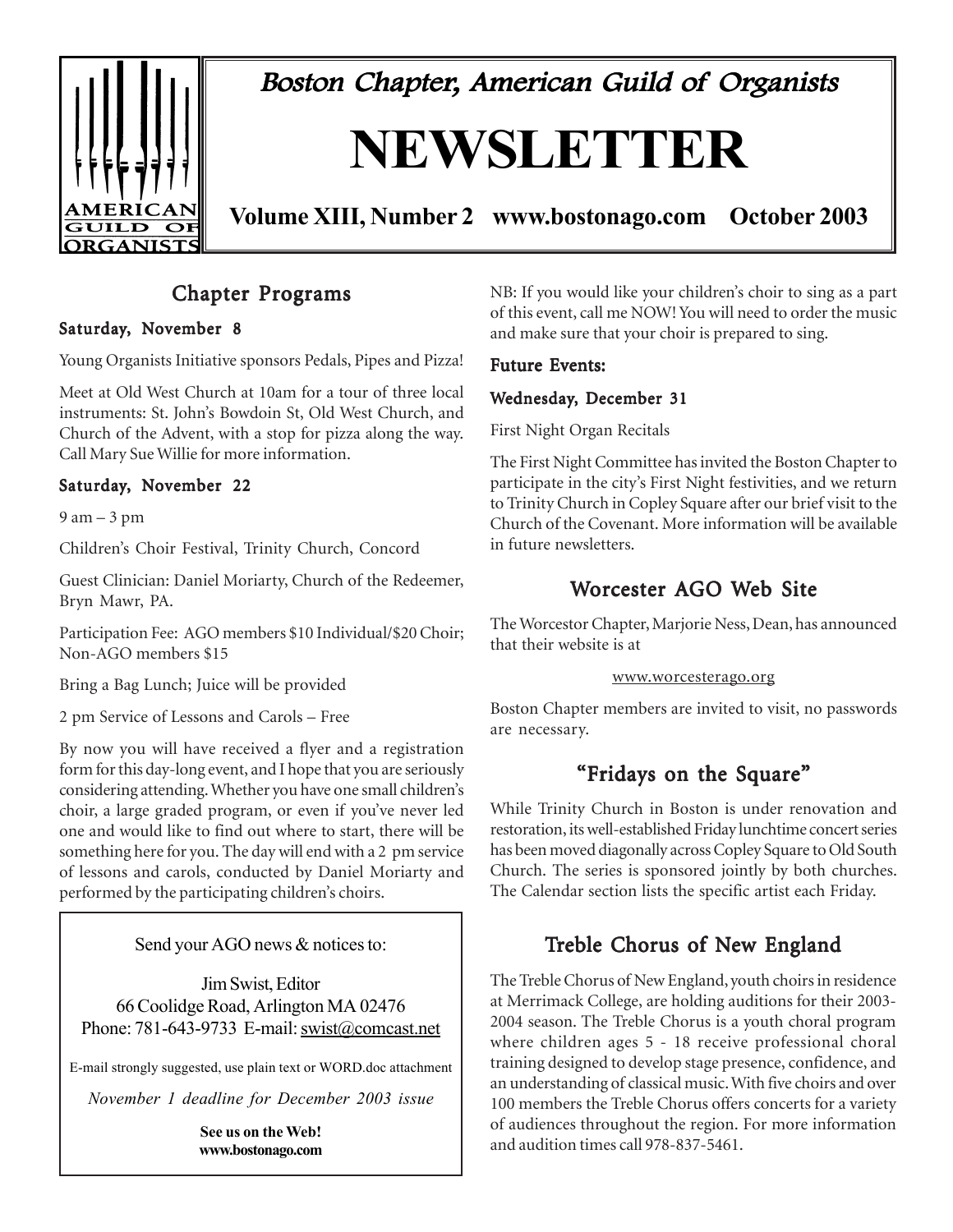# Dean's Message

By now, you have received your 2003-2004 Membership Yearbook. If I do say so myself, it looks stunning!!

There are many to thank for making the yearbook such a success, too many to list here. However, I would be remiss if I did not take this opportunity to thank Cheryl Van Ornam, the Yearbook Editor, for the magnificent job she has done, for the many hours she has put into this project and for the wonderful results she has brought forth. Unfortunately, with this edition we have to sadly say goodbye to Cheryl as she and her family have relocated to Virginia. Cheryl, you're terrific!! We're all going to miss that red hat!!

Many have asked about our chapter website. If you have not visited it, please do at www.bostonago.com. One of the things which we are planning very, very soon is the replacement of the hard copy newsletter with an on line version. Some snags are still being worked out and when the time comes, we will make the transition as smooth as possible for everyone.

Don't forget to mark your calendar with our upcoming events. All are welcome.

Sincerely,

Laurence Carson, Dean

# Episcopal Divinity School Organ

The Bishop Organ Company has renovated the 1956 III/32 Holtkamp Organ at the Episcopal Divinity School on Brattle Street in Cambridge, replacing leather pouches in the Swell and Positiv Pitman windchests, installing a new electricsolonoid stop-action for the Great (replacing the original electro-pneumatic action), and installing a solid-state relay and combination action. Reservoirs have been releathered, pipes have been cleaned, and the six reeds have new tongues.

The instrument is an excellent example of Holtkamp's then-revolutionary concepts of classic stoplists and exposed pipework. The rededication recital will be performed by Heinrich Christensen on Thursday, October 23 at 7:30 pm. Please see the Calendar for details.

# **Executive Committee Meetings**

Monday evenings 7-9 pm, AGO Organ Library, Boston University School of Theology, Room 2B, 745 Commonwealth Ave, Boston. **Note New Location.**

Executive committee meetings are open to all chapter members.

November 17, 2003 January 12, 2004 March 15, 2004 June 7, 2004

Newsletter of the Boston Chapter, American Guild of Organists Published 10 times a year, September-June. Distributed to members & associates of the Boston Chapter, AGO.

> Mailed at standard mail rates from Boston MA. Boston Chapter/AGO c/o Timothy Hughes, Membership 20 Pleasant St, Medford MA 02155. Copyright © 2003, Boston Chapter, American Guild of Organists

#### *Boston Chapter, AGO Officers 2003-2004*

| Dean                     | Laurence Carson<br>617-451-0822                              |
|--------------------------|--------------------------------------------------------------|
| Sub-Dean                 | Margaret Angelini<br>$508 - 435 - 6167$                      |
| Treasurer                | Carl Klein<br>781-274-8406                                   |
| <b>Broadcasts</b>        | Martin Steinmetz<br>781-235-9472                             |
| Chaplain                 | The Rev Thomas J Carroll, S J<br>617-536-8440 x210           |
| Competitions             | Timothy Zimmerman<br>617-552-6114                            |
| Examinations             | Glenn Goda<br>617-442-7079                                   |
| Library                  | Joseph Dyer<br>617-527-6403                                  |
| Membership Secretary     | Timothy Hughes<br>781-874-0538                               |
|                          | Membership Committee Robert Humphreville<br>617-864-0800     |
| Newsletter               | Jim Swist<br>781-643-9733                                    |
| Organ Advisory           | Richard Hill<br>508-238-6081                                 |
| Placement                | Rose Mary Gabler<br>781-862-6322                             |
| Professional Concerns    | Gregory Peterson<br>617-425-5146                             |
| Professional Development | Peter Krasinski<br>617-566-9192                              |
| Recording Secretary      | Richard Clark<br>617-983-2024                                |
| Registrar                | Joyce Painter Rice<br>978-465-1901                           |
| <b>SPAC</b>              | Martin Steinmetz<br>781-235-9472                             |
| <b>Substitutes</b>       | Joan Reddy<br>781-862-5898                                   |
| YOI                      | Mary Sue Willie<br>978-369-2363                              |
|                          | <b>Stuart Forster</b><br>617-876-0200                        |
| <b>Auditors</b>          | John Bishop<br>781-862-9004<br>Nancy Granert<br>617-479-0682 |
| Region I Councilor       | Lois Toeppner<br>508-366-0509                                |
| District Convener        | Charles Page<br>413-737-1411                                 |
| Webmaster                | Scott Gunn<br>508-653-4313                                   |

#### *Executive Committee*

*Jeremy Bruns, Stuart Forster, Elisabeth Gray, Heinrich Christensen, Robert Humphreville, Richard Hunter, Peter Krasinski, Michael S Murray, Michael Olbash, Lee Ridgway, Mary Sue Willie, William Wunsch*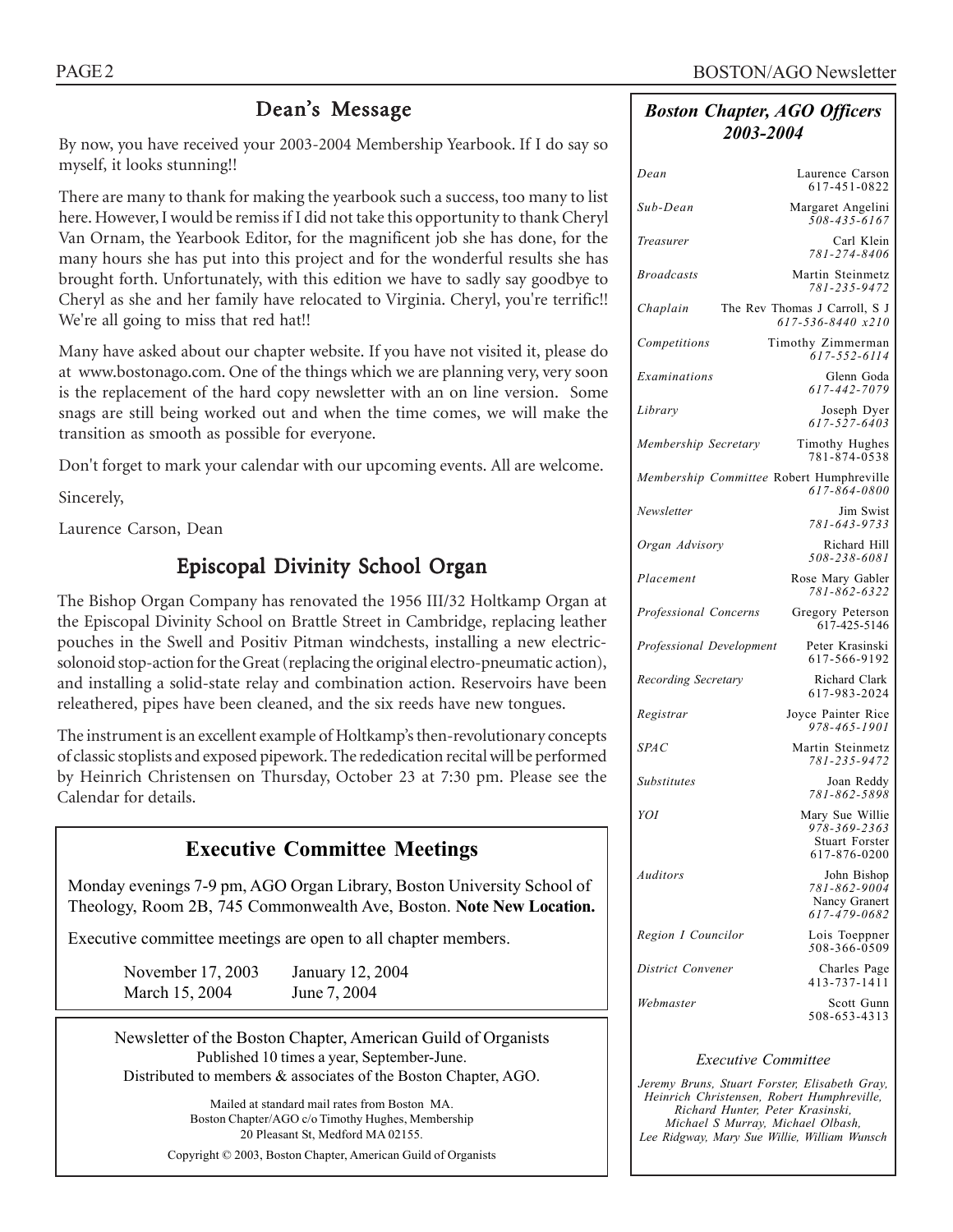| <b>AGO Broadcast Schedule</b>                                      |                                                                                  |  |  |  |
|--------------------------------------------------------------------|----------------------------------------------------------------------------------|--|--|--|
| October 2003<br><b>WCRB</b> (102.5 FM)<br>Sundays 7:00 am -7:25 am |                                                                                  |  |  |  |
|                                                                    | Martin Steinmetz, Executive Producer and<br><b>Technical Director</b>            |  |  |  |
| October 5                                                          | Jeremy Bruns<br>Widor, Bach<br>Meyerson Center, Dallas                           |  |  |  |
| October 12                                                         | John Finney<br>J S Bach<br>Wellesley Hills Cong. Church                          |  |  |  |
| October 19                                                         | John Near<br>Franck, Boyce<br>1 <sup>st</sup> Church of Christ Scientist, Boston |  |  |  |
| October 26                                                         | Peter Sykes<br>Buxtehude, Bach<br>Middlesex School, Concord                      |  |  |  |

November 2 Lionel Rogg Bruhns, Rogg Holy Cross College

# Organ Library News

### The ABC's of the Organ Library

Data entry for Webcatalog of the Organ Library has made substantial progress. When finally completed, it will permit Internet searches of the Library's holdings based on composer, hymn tune, date of publication, etc. By the middle of September the works of all composers whose names begin with A, B, and C had been entered into the database. (If that doesn't sound impressive, consider that there were 500 items for Bach alone!) The process has also revealed many gaps in the Library's collection.

Now would be a good time for Chapter members to look through the ABC's (or more) in their personal collections for organ music that could be donated to the Organ Library. Works, many of them lesser known, from the early part of the twentieth century are particularly desirable. Is there some old music at your church that runs the risk of being discarded? The Organ Library will preserve it for future generations. Please contact the Library (orglib@bu.edu), the Librarian (Barbara Owen) or the chairman of the Library Committee (Joseph Dyer) for further information.

# The Young Organists Initiative

*presents* 

# Pedals, Pipes & Pizza

# **Saturday, November 8th, 2003 at 10:00a.m.**

 Organ Crawl for young organists at Old West Church, St. John's Bowdoin Street, and Church of the Advent in Beacon Hill. Hear and play these magnificent, contrasting instruments. Lunch included.

> Meet at Old West Church, 131 Cambridge Street (corner of Staniford Street, near Government Center), Boston

#### The future of our profession becomes brighter every time someone discovers the joy of playing the organ!

Please call Stuart Forster (617 876 0200 x15) or Mary Sue Willie (978 369 2363) to inquire about opportunities for beginning organists of all ages.

Stuart Forster & Mary Sue Willie – *Co-Chairs* Eric Bermani, Stephanie Budwey, Andrea DeGiovanni, Michael Diorio, John Dunn, Buffy Gray, Chalon Murray, Michael S. Murray, Lee Ridgway, Mary Lou Sallee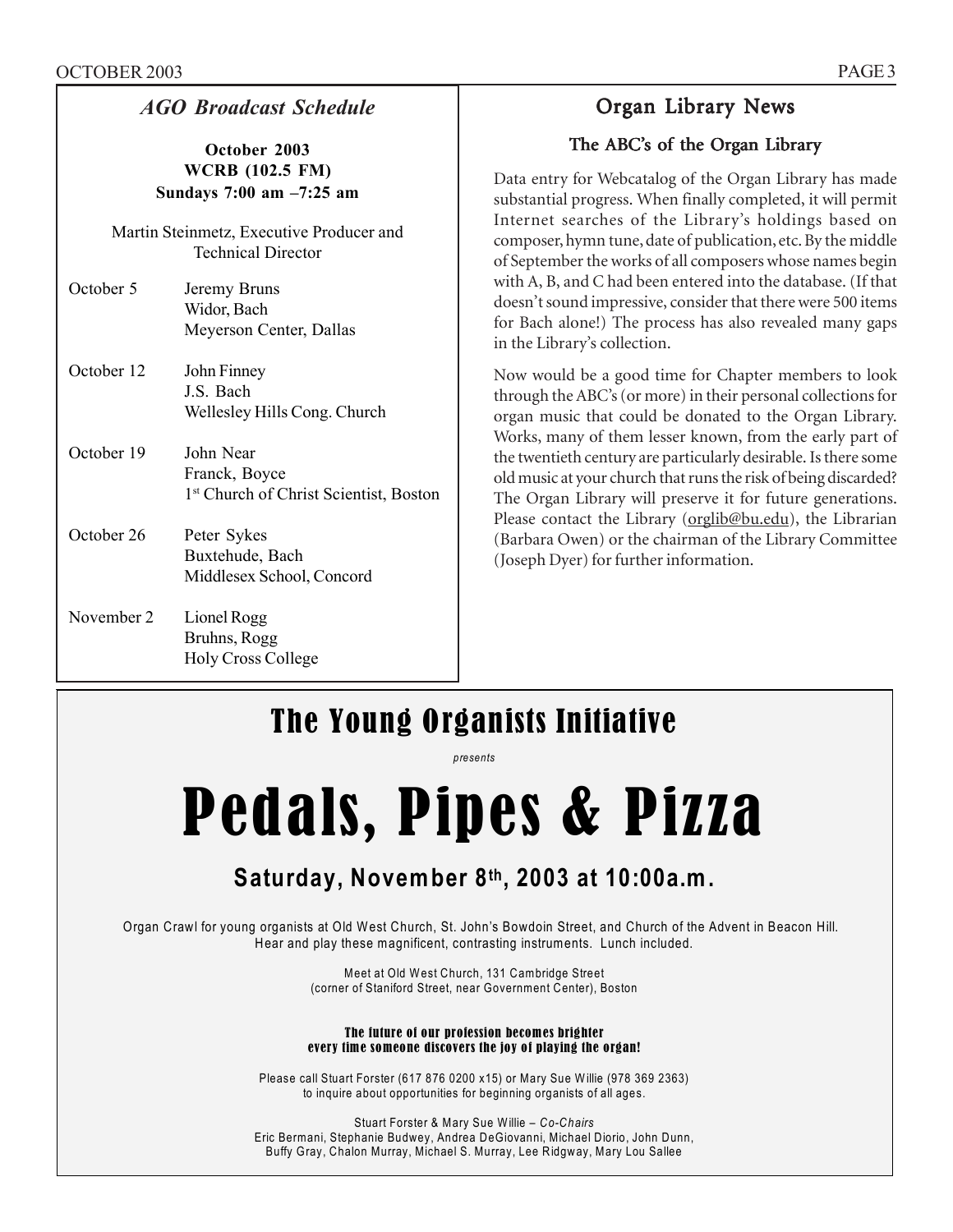# **BOSTON/AGO CONCERT CALENDAR**

#### Friday, October 3 12:15

Michael Kleinschmidt, organ. Old South Church, 645 Boylston St, Boston. 617-536-0944 ext 212 Donation  $\boxed{6}$ 

#### Saturday, October 4 8:00 pm

Peter Sykes, organ: Franck, Saint-Saëns, Gigout, Mendelssohn, Rheinberger, Reger. Immaculate Conception Church, 775 Harrison Ave, Boston. 671-536-8440 Donation \$10/5 h

#### Sunday, October 5 2:00 pm

Edward A Broms, organ. Exposition of the Blessed Sacrament at 3:00. Holy Name Parish, 1689 Centre St, West Roxbury MA. 617-325-4865 \$10

#### 4:00 pm

Concord Brass Quintet: Bach, Ewald, Joplin. Trinity Episcopal Church, 81 Elm St, Concord MA. 978-369-3715 \$12/8 因

#### 5:00 pm

Stuart Forster, organ: Evensong: Bridge, Wood, Ridout, Darke, Fauré, Vierne, others. Christ Church, Zero Garden St, Cambridge. 617-876-0200 ext 15 Donation **b** 

#### Tuesday, October 7 12:15 pm

Winnie Dahlgren, marimba: Abe, Smadbeck, Miyoshi. King's Chapel, Tremont & School Sts, Boston. 617-227-2155 Donation \$2 **b** 

#### 8:00 pm

Christa Rakich, organ; Peter Sykes, harpsichord: Bach Clavierübung III. Old West Church, 131 Cambridge St, Boston. 617-739-1340 Donation \$10 **b** 

#### Friday, October 10 12:15

Douglas Major, organ. Old South Church, 645 Boylston St, Boston. 617-536-0944 ext 212 Donation **b** 

#### Tuesday, October 14

#### 12:15 pm

Bridget Kazukiewicz, flute; Sharon Wayne, guitar: Piazzolla, Giuliani, Beaser. King's Chapel, Tremont & School Sts, Boston. 617-227-2155 Donation \$2 因

#### Friday, October 17

#### 12:15 pm

Mark Scholtz, organ. Old South Church, 645 Boylston St, Boston. 617-536-0944 ext 212 Donation h

#### 8:00 pm

Valentina Lisitsa, piano. First Baptist Church, Park & Salisbury Sts, Worcester MA. 508-755-6143 Free 因

#### 8:00 pm

Hatsumi Miura, organ: Buxtehude, Brahms, Franck, Pinkham, Krebs, Bach. Old West Church, 131 Cambridge St, Boston. 617-739-1340 \$15/5 \$10 OW Organ Society **因** 

#### Saturday, October 18 10:00 am

Hatsumi Miura, workshop presenter: "Japan Pioneers American Visions for Organs." Old West Church, 131 Cambridge St, Boston. 617-739-1340 \$15/5 \$10 OW Organ Society  $\Box$ 

#### 8:00 pm

Boston Cecilia (Teeters, *dir*): Britten *Ad majorem gloriam Dei,* Mozart *Requiem;* guest soloists. Free pre-concert lecture by Prof. Roye Wates, Boston Univ. at 7:00. Emmanuel Church, 15 Newbury St, Boston. 617-232-4540 \$15-60 -\$4 st/srs  $\boxed{6}$ 

#### Sunday, October 19

#### 3:00 pm

John Grew, organ. St. Joseph Memorial Chapel, College of the Holy Cross, Worcester MA. 508-793-2296 Free 因

#### 4:00 pm

Ross Wood, organ: Alain, Bach, Tournemire, Reubke. The Mission Church, 1545 Tremont St, Boston. 617-445-2600 Donation \$15/10

#### 4:00 pm

Barbara Lysokowski, piano: Mozart, Haydn, Debussy, others. St Catherine of Siena Church, 547 Washington St, Norwood MA. 781-762-6060 ext 26 Offering **固** 

#### 5:00 pm

Berlioz Historic Brass, King's Chapel Choir (Christensen, *dir*; Busby, *org*): Berlioz, Bevan, Handel, Cherubini. King's Chapel, Tremont & School Sts, Boston. 617-227-2155 Donation \$12/6 **b** 

#### 5:00 pm

Choir of Christ Church of Hamilton & Wenham (McKinley, *org* & *dir*): Choral Evensong, followed by Organ Recital by Jee-Yoon Choi at c. 6:00. Church of the Advent, 30 Brimmer St, Boston. 617-523-2377 Donation **b** 

#### 5:00 pm

Chamber Choir of the Church of the Redeemer (Murray, *org* & *dir;* Forster, *org*): Evensong: Stanford, Lloyd, Hancock, Wesley, others. The Church of the Redeemer, 379 Hammond St, Chestnut Hill MA 617-566-7679 因

#### Tuesday, October 21 12:15 pm

Mark Keane, organ: Stanley, Bach, Hammond. King's Chapel, Tremont & School Sts, Boston. 617-227-2155 Donation \$2 | A

#### 8:00 pm

Christa Rakich, organ and harpsichord: Bach Well-Tempered Clavier, Book I. Old West Church, 131 Cambridge St, Boston. 617-739-1340 Donation \$10 **b** 

#### Thursday, October 23 7:30 pm

Heinrich Christensen, organ: Bach, Schumann, Eben, Pinkham, Dubois. St John's Memorial Chapel, Episcopal Divinity School, 99 Brattle St, Cambridge. 617-868-3450 ext 373 \$10/7

#### 8:00 pm

Felix Hell, organ: Mendelssohn Six Sonatas, Op. 65; Three Preludes & Fugues, Op. 37. Methuen Memorial Music Hall, 192 Broadway (Rt 28), Methuen MA. 978-686-2323 \$7/Children \$2 | 4

#### Friday, October 24 12:15

Andrew Sheranian, organ. Old South Church, 645 Boylston St, Boston. 617-536-0944 ext 212 Donation  $\boxed{6}$ 

#### 8:00 pm

Boston City Singers (Money, *dir*): Songs From Around the World. Saint Andrew's Episcopal Church, 79 Denton Rd, Wellesley MA. 781-235-7310 \$15/10

#### Saturday, October 25 10:00 am

Vocal Workshop with Hazel O'Donnell, Master Voice Teacher; Mary Klimet, Speech Pathologist; Maria Weis, Alexander Technique. First Church Congregational, Bolton St (Rt 85N) at High St, Marlborough MA. 781-935-9013 \$30 by Oct 15

#### 7:00 pm

Bay Colony Brass Ensemble and past scholarship recipients: Music Scholarship Benefit Concert. Phillips Congregational Church, 111 Mt Auburn St, Watertown MA. 617-924-3664 Donation

#### Sunday, October 26 4:00 pm

Joseph Muise, Jr, tenor; Barbara Roth-Donaldson, piano: Schumann *Dichterliebe.* First Unitarian Society, 1326 Washington St, West Newton MA. 617-332-1415 Donation

#### Tuesday, October 28 12:15 pm

Susan Consoli, soprano; Heinrich Christensen, organ: Bach, Handel. King's Chapel, Tremont & School Sts, Boston. 617-227-2155 Donation \$2 **A** 

#### 7:30 pm

Dennis James, organ: Halloween Silent Film Night. Merrill Auditorium at City Hall, 389 Congress St, Portland ME. 207-883-9525 Donation \$10 **b**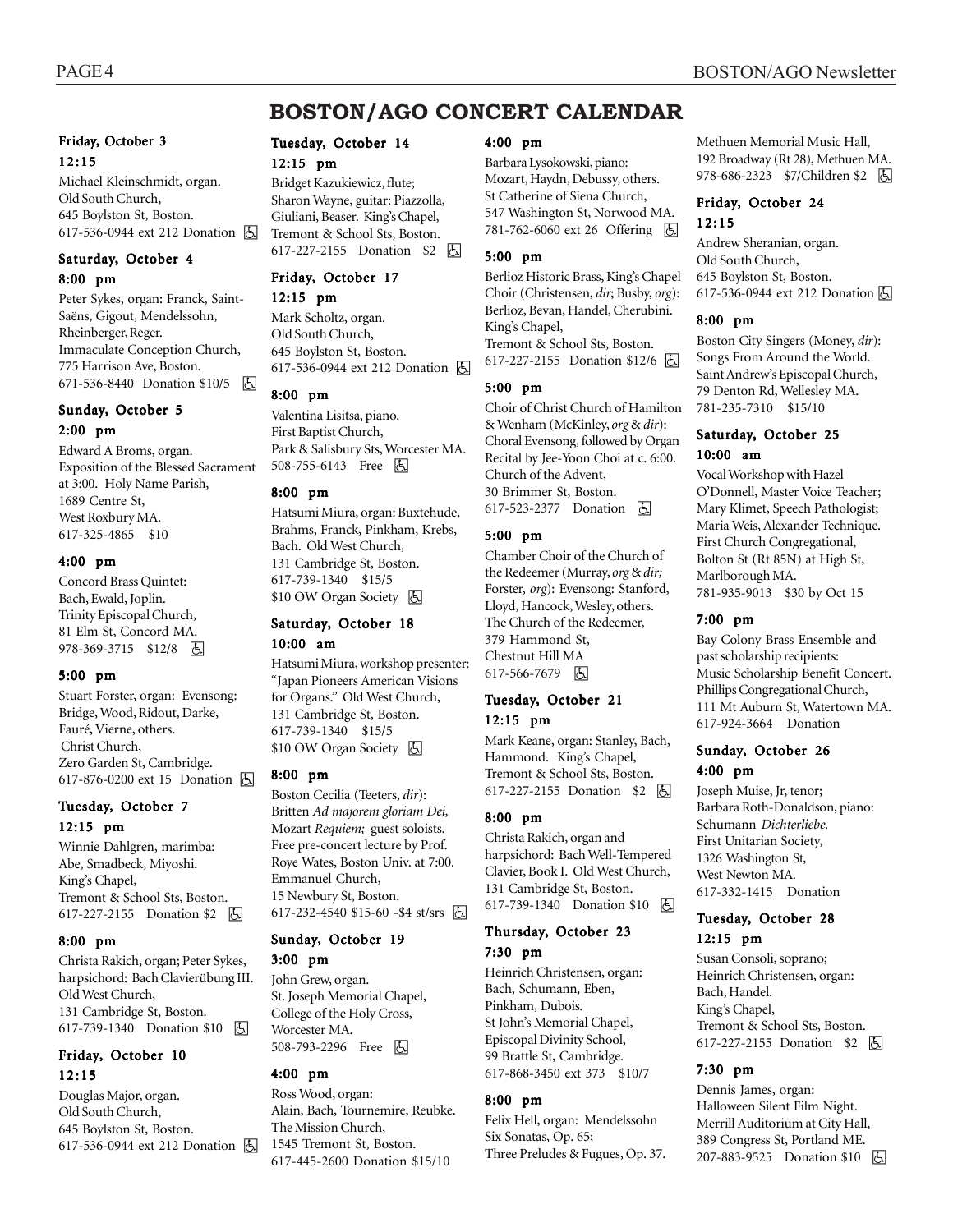#### Friday, October 31 12:15

Worcester Cathedral Choir. Old South Church, 645 Boylston St, Boston. 617-536-0944 ext 212 Donation 因

#### 8:00 pm

Boston Secession (Frank, *dir*): "To Hell and Back! All Hallows Eve Like Never Before": Distler, Verdi, Gluck, Fauré, others. First Church, 11 Garden St, Cambridge. 617-499-4860 \$25-50 因

#### 8:00 pm

Thomas Reuter, organ: Nussgruber, Dopplebauer, Guilmant, Thomas, Kropfreiter, Dubois, Reuter. Immaculate Conception Church, 775 Harrison Ave, Boston. 617-536-8440 \$10/5 因

#### 12:00 midnight

Mark Steinbach, organ. Sayles Hall, Brown University. 401-863-2344 Free 因

#### Saturday, November 1 7:00 pm

Treble Chorus of New England: Purcell *Dido and Aeneas* and a choral performance of the same theme. Rogers Center at Merrimack College, North Andover MA. 978-837-5461 \$10 adv/12 door

#### Sunday, November 2 2:00 pm

Edward A Broms, organ. Exposition of the Blessed Sacrament at 3:00. Holy Name Parish, 1689 Centre St, West Roxbury MA. 617-325-4865 \$10

#### 3:00 pm

The Masterworks Choral, orchestra and soloists (Lannom, *dir*): Berlioz *L'Enfance du Christ*. Sanders Theatre, 45 Quincy St, Cambridge. 617-235-6210 \$16, \$26, \$36  $\boxed{6}$ 

#### 5:00 pm

Stuart Forster, organ: All Saints' Evensong: Langlais, Near, Leighton, Stanford, Howells, Byrd, Brewer. Christ Church, Zero Garden St, Cambridge. 617-876-0200 ext 15 Donation  $\boxed{6}$ 

#### 5:00 pm

Trinity Youth Choir: Prelude Recital; Trinity Parish Choir: Choral Evensong Trinity Episcopal Church, 81 Elm St, Concord MA.

978-369-3715 6

#### Monday, November 3 6:30 pm

Choir of The Advent (Ho, *dir*): Johannes Ockeghem, *All Souls' Requiem.* Church of the Advent, 30 Brimmer St, Boston. 617-523-2377 Donation **b** 

#### Tuesday, November 4 12:15 pm

Maria Jane Loizou, soprano; Heinrich Christensen, organ. Giuliani, Beaser. King's Chapel, Tremont & School Sts, Boston. 617-227-2155 Donation \$2 因

#### 7:30 pm

Thomas Trotter, organ. Wesley United Methodist Church, Main St, Worcester MA. 978-345-0933

# Friday, November 7

12:15 Douglas Marshall, organ. Old South Church, 645 Boylston St, Boston. 617-536-0944 ext 212 Donation h

#### Saturday, November 8

#### 10:00 am

Gregory Crowell, workshop presenter: "What's in a Name? - Expectations of Genre in Three Works of JS Bach" Old West Church, 131 Cambridge St, Boston. 617-739-1340 \$15/5 \$10 OW Organ Society **6** 

#### 7:30 pm

William Ness, organ: 20th century works. First Baptist Church, Park & Salisbury Sts, Worcester MA. 508-755-6143 Free 因

#### 8:00 pm

Back Bay Chorale: Catholic Choral Classics. Immaculate Conception Church, 775 Harrison Ave, Boston. 617-536-8440 因

#### 8:00 pm

Musica Sacra (Beekman, *cond*), Liber unUsualis, Orchestra of Emmanuel Music: Handel *Israel in Egypt.*

First Church Congregational, 11 Garden St, Cambridge. 617-349-3400 \$20 pref, \$15/12  $$10$  each-group of 8 or more  $\Box$ 

#### Sunday, November 9 3:00 pm

Gregory Crowell, clavichord: Bach, Buxtehude, Scheidemann, Ellenberger. Rapaporte Treasure Room, Goldfarb Library, Brandeis University, Waltham MA. 781-891-0814 \$10/5 st & BCS

#### 3:00 pm

Wellesley Symphony Orchestra (Hobart, *dir*; Peckham, *org*): Silent film w/Wurlitzer; Solo organ. Knight Auditorium, Babson College, Wellesley MA. 978-670-1269 \$15/12/5 under 12.

#### 4:30 pm

Treble Chorus of New England: Royal Destiny - Opera and Concert. Maple Street Church, Danvers MA. 978-837-5461

#### 7:00 pm

Open Sing (David Carrier, *dir*): Handel *Messiah*, Vivaldi *Gloria.* Christ Church, Zero Garden St, Cambridge. 617-876-0200 ext 15 Donation \$8/4, \$15 families **b** 

# Tuesday, November 11

#### 12:15 pm

Windstrom Duo - Heather Holden, flute; Bradley Colten, guitar.

King's Chapel, Tremont & School Sts, Boston. 617-227-2155 Donation \$2 | A

#### Friday, November 14 12:15

Ross Wood, organ. Old South Church, 645 Boylston St, Boston. 617-536-0944 ext 212 Donation **b** 

# Saturday, November 15

8:00 pm

New World Chorale and Orchestra (Krafka, *dir*): Duruflé *Requiem,* Bach *Magnificat*. St Catherine of Siena Church, 547 Washington St, Norwood MA. 781-762-6060 ext 26 Offering 因

#### Sunday, November 16 4:00 pm

The Vox Consort (Larraga, *cond*): Bach Brandenburg Concerto #2, *Magnificat;* Vivaldi *Gloria*. The Mission Church, 1545 Tremont St, Boston. 617-445-2600 Donation \$15/10

#### 4:00 pm

Assabet Valley Mastersingers (Eaton, *dir*; Toeppner, *org*), instrumentalists: Britten *Rejoice in the Lamb*, Mozart Solemn Vespers, K339, Gyorgy Orban Mass No. 2. First Church Congregational, Bolton St (Rt 85N) at High St, Marlborough MA. 978-562-9838 \$15/12 Adv: -\$1

# **NEXT DEADLINE:**

#### **October 1 for November 2003 issue**

Please send all news and notes to:

Jim Swist, 66 Coolidge Rd, Arlington MA 02476 Send via e-mail to swist@comcast.net

Calendar notices must be submitted either by e-mail or IN WRITING to the above address (please no phone calls). Please include the day, date, time, a brief description of your program and location with address. Indicate if your event is free or requires a donation or admission charge; provide a phone number for the public to call for further information. Indicate if the facility is handicap-accessible.

Listings for each month are due by the first business day of the prior month. We will include all listings for the month of issue plus as many for the following month as space allows.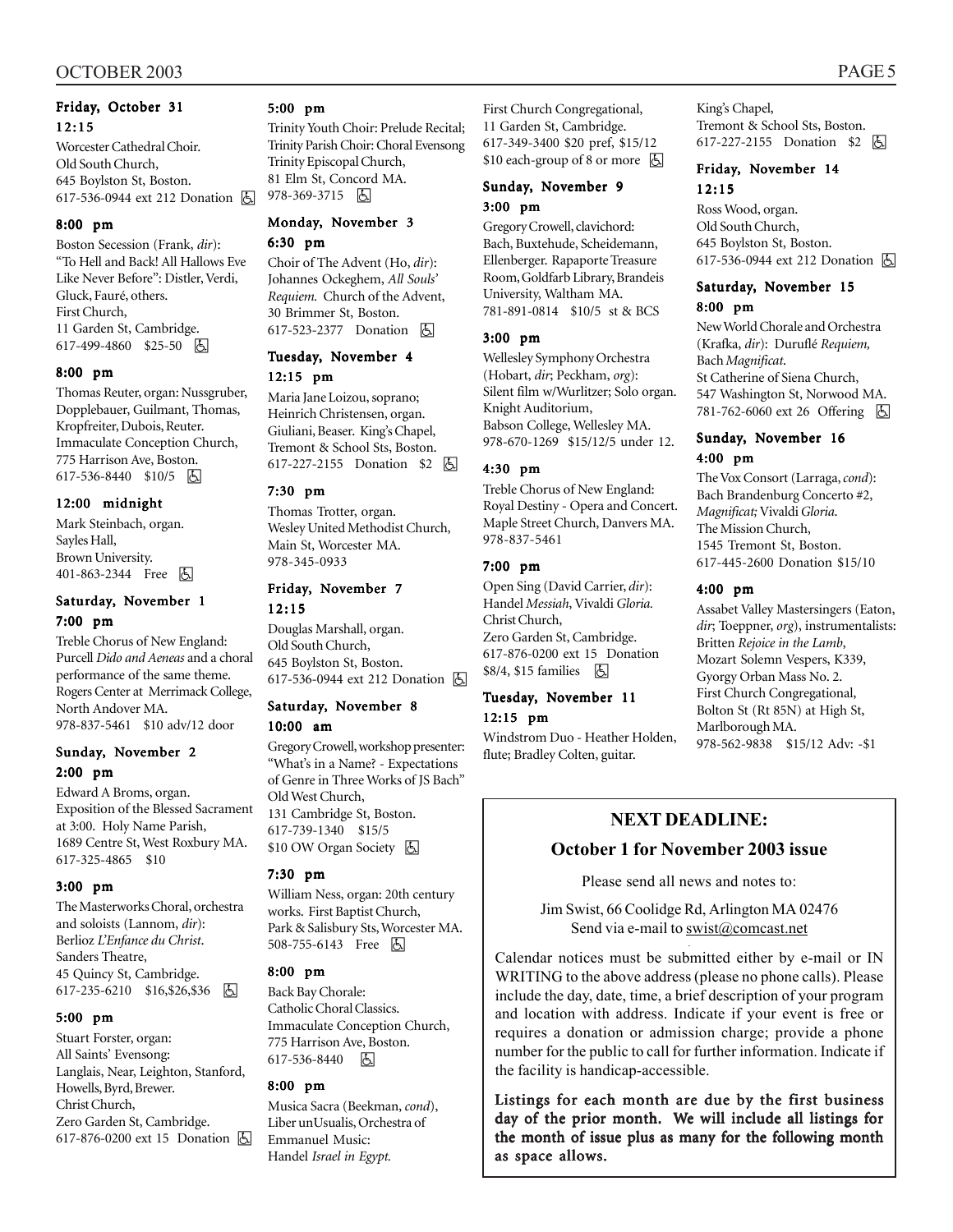# **PLACEMENT OCTOBER, 2003**

The date in brackets following a church's name shows when the church first requested a listing. The ratings for all listings have been adjusted for cost-of-living in the area relative to Boston. **\***Indicates church is considering work on replacement of their organ.

#### **ORGANIST/CHOIR DIRECTOR**

| Baptist                                | E                                                     | Stoneham       | First Baptist Church of Stoneham [5/03]    | Allen                   | 6,500-9,100   |
|----------------------------------------|-------------------------------------------------------|----------------|--------------------------------------------|-------------------------|---------------|
| Congregational                         | Memorial Congregational Church [9/03]<br>Sudbury<br>А |                | Rodgers/Ruffati                            | 12,000-16,000           |               |
|                                        | D                                                     | Rochester, NH  | First Church Congregational, UCC [4/03]    | Faucher                 | 11.500-13.500 |
|                                        | С                                                     | Vineyard Haven | Grace Episcopal Church [5/03]              | Rodgers                 | 15,000        |
|                                        | E                                                     | Newbury        | First Parish Church of Newbury [8/03] NEW  | Kilgen                  | 10,000        |
| Episcopal                              | B                                                     | Newton Corner  | Grace Episcopal Church [9/03]              | Hook & Hastings         | 18.000        |
| Presbyterian                           | D                                                     | <b>Newton</b>  | Newton Presbyterian Church [9/03]          | Aeolian Skinner         | 30,000-35,000 |
|                                        | E                                                     | Burlington     | Presbyterian Church in Burlington [9/03]   | Allen                   | 8,000-10,000  |
| Roman Catholic                         | C                                                     | Lexington      | St. Brigid Parish [8/03] NEW               | Hook & Hastings amalgam | $30,000+$     |
| Unitarian-Universalist<br>D<br>Hingham |                                                       |                | First Parish in Hingham [9/03]             | Allen                   | 12,853        |
|                                        | C                                                     | Scituate       | First Parish Unitarian Universalist Church | Hook & Hastings         | 12,200        |
|                                        |                                                       |                | [9/03]                                     |                         |               |

#### **ORGANIST ONLY**

| egational:<br>_ongre |        | --<br>Hıngham | $\sim$ $\sim$<br>6/03<br>Hingham<br>Congregati<br>Church<br>ona | $\sim$<br>kinner/<br>.410 <sup>pr</sup><br>'I aHaise<br>эк | 0.000<br>$.000 -$                            |
|----------------------|--------|---------------|-----------------------------------------------------------------|------------------------------------------------------------|----------------------------------------------|
| ∴atholic<br>Roman    | -<br>- | riboro<br>Mai | <b>COLLEGE</b><br>$\sim$<br>Mar<br>Parish<br>0.VJ<br>           | Rodgers                                                    | $- -$<br>$\vee$ week<br>$\sim$ $\sim$ $\sim$ |

#### **DIRECTOR ONLY**

| gationai<br>$_{\mathrm{congr'}}$<br>. . |    | <b>YY</b><br>'estwood         | $\overline{\phantom{a}}$<br>$\sqrt{7.03}$<br>Parish<br>stwood<br>ʻIFS.               | Rodgers            | $\sim$<br>.000<br>.000- |
|-----------------------------------------|----|-------------------------------|--------------------------------------------------------------------------------------|--------------------|-------------------------|
| Universalis<br>∪nıtarıan-               | ப⊦ | Arlington<br>$\Lambda$ $\sim$ | $\sim$<br>F(0, 2)<br>15/03<br>Parish<br><b>HIS.</b><br>Jnitarian-U<br>Universalist I | <b>Y</b> 3<br>Hook | 12,000                  |

Please note: This list is as accurate as possible as of August 31, 2003; notices for job openings received after this date will be included in the next newsletter. It is possible that some churches on this list have filled their positions but have not notified placement. A = excellent salary for job expectations; B = good salary; C = average salary; D = low salary; E = very low salary; NR = not rated.

**POSITIONS FILLED -** First Trinitarian Congregational Church, Scituate, Church of the Covenant, Boston, Newton Highland Congregational Church, Waltham Covernant Congregational Church,.

If you accept a position or learn that one is filled, please email Rose Mary Gabler at rmgabler@aol.com.

#### **POSITIONS REMOVED -** none

#### **PROFESSIONAL CONCERNS PUBLICATION**

*The Work and Compensation of the Church Musician* (the Boston Chapter's 16-page "*Green Book*"), 2000 edition, is available for \$4.00 per copy, postage-paid. Please make your check payable to Boston Chapter, AGO, and send to Rose Mary Gabler, 16 Summer Street, Lexington, MA 02420.

**LISTING YOUR CHURCH ON THIS PAGE** Contact Rose Mary Gabler at rmgabler@aol.com or 781-862-6322.

#### **Future Chapter Programs**

#### Young Organists Initiative Scholarship Auditions

Saturday, January 31, 2004 at 1:00 pm Christ Church, Cambridge

Musician/Clergy Dinner Monday, February 2, 2004

Patriots' Day Organ Crawl Monday, April 19, 2004 Organs in Cambridge and Belmont

Jean-Pierre Leguay in Recital Friday, April 23, 2004 at 7:30 pm Old West Church, Boston

Annual Meeting & Student Recital Monday, May 17, 2004

#### Young Organists Initiative Scholarship Recitals

Tuesday, June 29, 2004 at 12:15 pm King's Chapel, Boston

Friday, July 2, 2004 at 12:00 noon First Parish Church, Lexington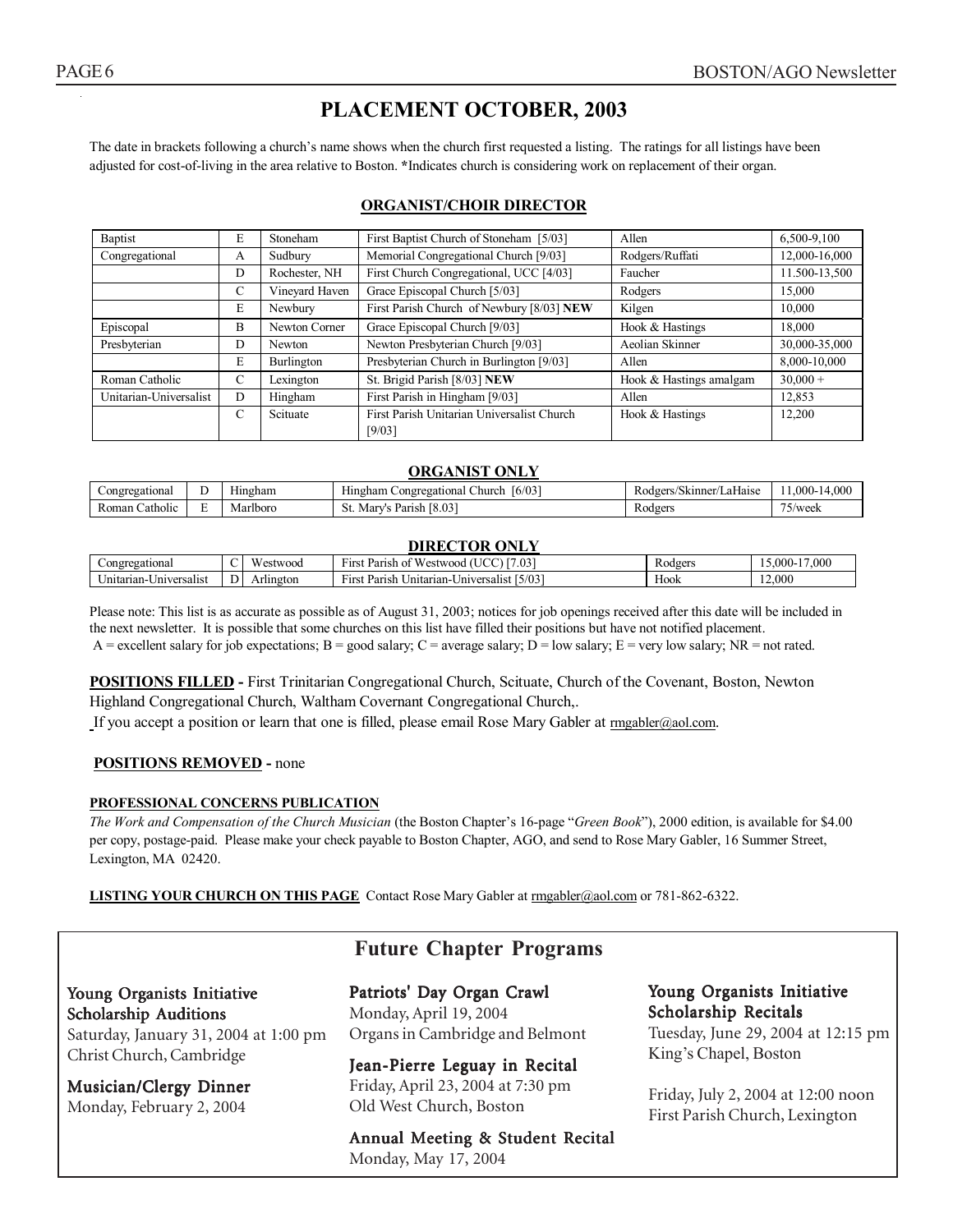# **Substitute List Update**

**This updates the list that appeared in the September Newsletter**

**Denomination code (ALL or P=Protestant, RC=Roman Catholic, E=Episcopal, L=Lutheran, T=Temple, CS=Christian Science)**

| Name                  | Phone        | City/State      | Den.        | <b>Available Sunday?</b><br><b>Comments</b>                                                              |            |
|-----------------------|--------------|-----------------|-------------|----------------------------------------------------------------------------------------------------------|------------|
| <b>BRIGGS, AUDREY</b> | 617-244-4161 | <b>Newton</b>   |             | ALL but T Wheaton Coll, ABMusic, grad study<br>Yale & BU Avail short interim                             |            |
| <b>BREWER, FRED</b>   | 508-586-9527 | <b>Brockton</b> | ALL         | $$125$ min.                                                                                              | yes<br>yes |
| CLARK, MARGARET       | 401-726-4128 | Pawtucket, RI   | ALL         | maaclark@yahoo.com MMus Ed,<br>org/ch dir 40+ years. Gtr Bos and E MA yes                                |            |
| DUGES, NEIL           | 617-661-2061 | Cambridge       | ALL         | CAGO, MMus, BU                                                                                           | yes        |
| ENGELHARDT, BRUNI     | 617-230-3503 |                 | ALL         | Bruniengelhardt@hotmail.com                                                                              | yes        |
| FLUMMERFELT, JANE     | 781-862-1439 | Lexington       | ALL         | jflummerfelt@netscape.net                                                                                |            |
|                       |              |                 |             | Bm, Indiana U, MM Northwestern.                                                                          | no         |
| PLACE, DEANE          | 508-695-1066 | Plainville      | $\mathbf P$ | orgelhaus@webtv.net                                                                                      | yes        |
| TOEPPNER, LOIS        | 508-366-0509 |                 |             | <b>Update Phone Number</b>                                                                               |            |
| WARNER, SALLY SLADE   | 978-475-2599 |                 | ALL         | Phillips Academy 978-749-4264<br>sswarner@andover.edu, Min \$150<br>avail. 3rd Sun of month (negotiable) |            |

# Membership updates as of September 1, 2003

Changes in contact information:

| Bermani, Eric J.                                                            | 45 Comstock Drive, Wrentham, MA 02093                                       |                                                                                          |  |  |
|-----------------------------------------------------------------------------|-----------------------------------------------------------------------------|------------------------------------------------------------------------------------------|--|--|
| Grein, Catherine E.<br>Delete work phone number; new e-mail: cgrein@rcn.com |                                                                             |                                                                                          |  |  |
| Helgeland, Kirsten J.                                                       | 2 High Street Court, Danvers, MA 01923                                      |                                                                                          |  |  |
|                                                                             | 978-777-4054 (h) / KirstenJH@aol.com                                        |                                                                                          |  |  |
| Peterson, John "Jack"                                                       | 6 Fairview Street, Apt. B, Roslindale, MA 02131                             |                                                                                          |  |  |
|                                                                             | $617 - 529 - 3195$ (h)                                                      |                                                                                          |  |  |
| Starner, Edwin C.                                                           | New e-mail: estarner@verizon.com                                            |                                                                                          |  |  |
| Steinmetz, C. Martin                                                        | Delete work phone number                                                    |                                                                                          |  |  |
|                                                                             |                                                                             |                                                                                          |  |  |
|                                                                             |                                                                             |                                                                                          |  |  |
| Additions to directory:                                                     |                                                                             |                                                                                          |  |  |
| <b>Baker, David G.</b>                                                      | 35 Symphony Road, Apt. B, Boston, MA 02115                                  | $617.266.0746$ (h) / 617.367.4260 (w) /                                                  |  |  |
|                                                                             | dbaker@lawyers.com                                                          | St. Mary Roman Catholic, Waltham                                                         |  |  |
| Beattie, Christopher P.                                                     | 159 Dalton Road, Holliston, MA 01746                                        | 508.429.2065 (h) / bachboy 85@ aol.com                                                   |  |  |
|                                                                             | St. Matthew Roman Catholic, Southborough                                    |                                                                                          |  |  |
|                                                                             | Gemoets, Martin Owen, AAGO, ChM 909 Turtle Lake Boulevard, Irving, TX 75060 | 972.253.1730 (h) / 972.259.3222 (w) /                                                    |  |  |
|                                                                             | mogemoets@yahoo.com                                                         | St. Luke's Catholic Church, Irving, TX                                                   |  |  |
| Muise, Elaine Paradise                                                      | 19 Michele Lane, Braintree, MA 02184-8235                                   | 781.843.2698(h)                                                                          |  |  |
| Ochiai, Nobuko                                                              | 43 Belmont Street, Cambridge, MA 02138                                      |                                                                                          |  |  |
|                                                                             |                                                                             | $617.354.5365$ (h) / nobuko_och@hotmail.com<br>508.650.1831 (h) / 781.444.5790 x23 (w) / |  |  |
| Ogletree, David E.                                                          | 2 Point Street, Natick, MA 01760                                            | Marshall Ogletree Associates, Needham                                                    |  |  |
|                                                                             | david@organpower.com                                                        |                                                                                          |  |  |
| Sauerwald, Dylan                                                            | 356 California Street, Newton, MA 02458                                     | 617.964.2379(h)/blind913@yahoo.com                                                       |  |  |
| Verrette, Kevin J.                                                          | 48 Garnet Road, W. Roxbury, MA 02132                                        | 617.325.6992 (h) / KJVBOS@yahoo.com                                                      |  |  |